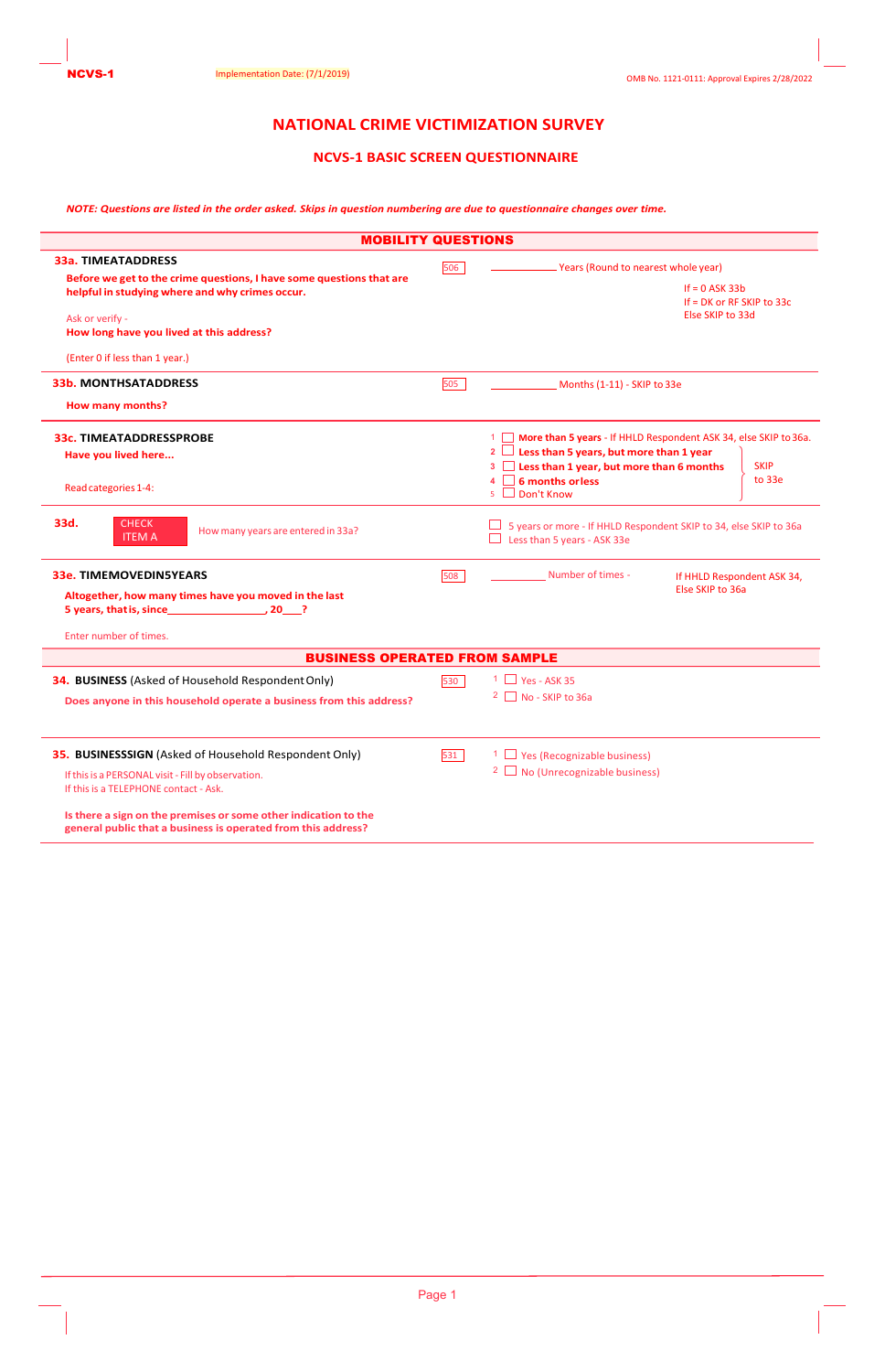| <b>RESPONDENT'S SCREEN QUESTIONS</b>                                                                                                                                                       |     |                                                                |
|--------------------------------------------------------------------------------------------------------------------------------------------------------------------------------------------|-----|----------------------------------------------------------------|
| 36a. SQTHEFT                                                                                                                                                                               |     |                                                                |
| I'm going to read some examples that will give you an idea of the<br>kinds of crimes this study covers.                                                                                    |     |                                                                |
| As I go through them, tell me if any of these happened to you in the                                                                                                                       |     |                                                                |
| Was something belonging to YOU stolen, such as -                                                                                                                                           |     |                                                                |
| Read each category.                                                                                                                                                                        |     |                                                                |
| (a) Things that you carry, like luggage, a wallet, purse, briefcase<br>book -                                                                                                              |     |                                                                |
| (b) Clothing, jewelry, or cellphone -                                                                                                                                                      |     |                                                                |
| <b>Bicycle or sports equipment -</b><br>(c)                                                                                                                                                |     |                                                                |
| (d) Things in your home - like a TV, stereo, or tools -                                                                                                                                    |     |                                                                |
| (e) Things outside your home such as a garden hose or lawn<br>furniture - (Asked of Household Respondent Only)                                                                             |     |                                                                |
| (f) Things belonging to children in the household -<br>(Asked of Household Respondent Only)                                                                                                |     |                                                                |
| (g) Things from a vehicle, such as a package, groceries, camera, or<br>$CDs -$                                                                                                             |     |                                                                |
| <b>OR</b>                                                                                                                                                                                  |     |                                                                |
| (h) Did anyone ATTEMPT to steal anything belonging to you?                                                                                                                                 |     |                                                                |
| Ask only if necessary                                                                                                                                                                      | 532 | $\Box$ Yes - ASK 36b<br>$\mathbf{1}$                           |
| Did any incidents of this type happen to you?                                                                                                                                              |     | 2 No - If Household Respondent ASK to<br>37a; Else SKIP to 40a |
|                                                                                                                                                                                            |     |                                                                |
| <b>36b. SQTHEFTTIMES</b>                                                                                                                                                                   | 533 |                                                                |
| <b>How many times?</b>                                                                                                                                                                     |     | Number of times (36b)                                          |
| <b>36c. SQTHEFTSPEC</b>                                                                                                                                                                    |     | Briefly describe incident(s)                                   |
| <b>What happened?</b>                                                                                                                                                                      |     |                                                                |
|                                                                                                                                                                                            |     |                                                                |
|                                                                                                                                                                                            |     |                                                                |
|                                                                                                                                                                                            |     | If Household Respondent ASK 37a; else SKIP to 40a              |
| 37a. SQBREAKIN (Asked of Household Respondent Only)<br>(Other than any incidents already mentioned,) has anyone -                                                                          |     |                                                                |
| Read each category.                                                                                                                                                                        |     |                                                                |
| (a) Broken in or ATTEMPTED to break into your home by forcing a<br>door or window, pushing past someone, jimmying a lock, cutting<br>a screen, or entering through an open door or window? |     |                                                                |
| (b) Has anyone illegally gotten in or tried to get into a garage, shed,<br>or storage room?                                                                                                |     |                                                                |
| <b>OR</b>                                                                                                                                                                                  |     |                                                                |
| (c) Illegally gotten in or tried to get into a hotel or motel room or<br>vacation home where you were staying?                                                                             | 534 | Yes - ASK 37b<br>- 1                                           |
| Ask only if necessary                                                                                                                                                                      |     | 2 No - SKIP to 38                                              |
| Did any incidents of this type happen to you?                                                                                                                                              |     |                                                                |
| 37b. SQBREAKINTIMES (Asked of Household Respondent Only)                                                                                                                                   | 535 |                                                                |
| <b>How many times?</b>                                                                                                                                                                     |     | Number of times (37b)                                          |
|                                                                                                                                                                                            |     |                                                                |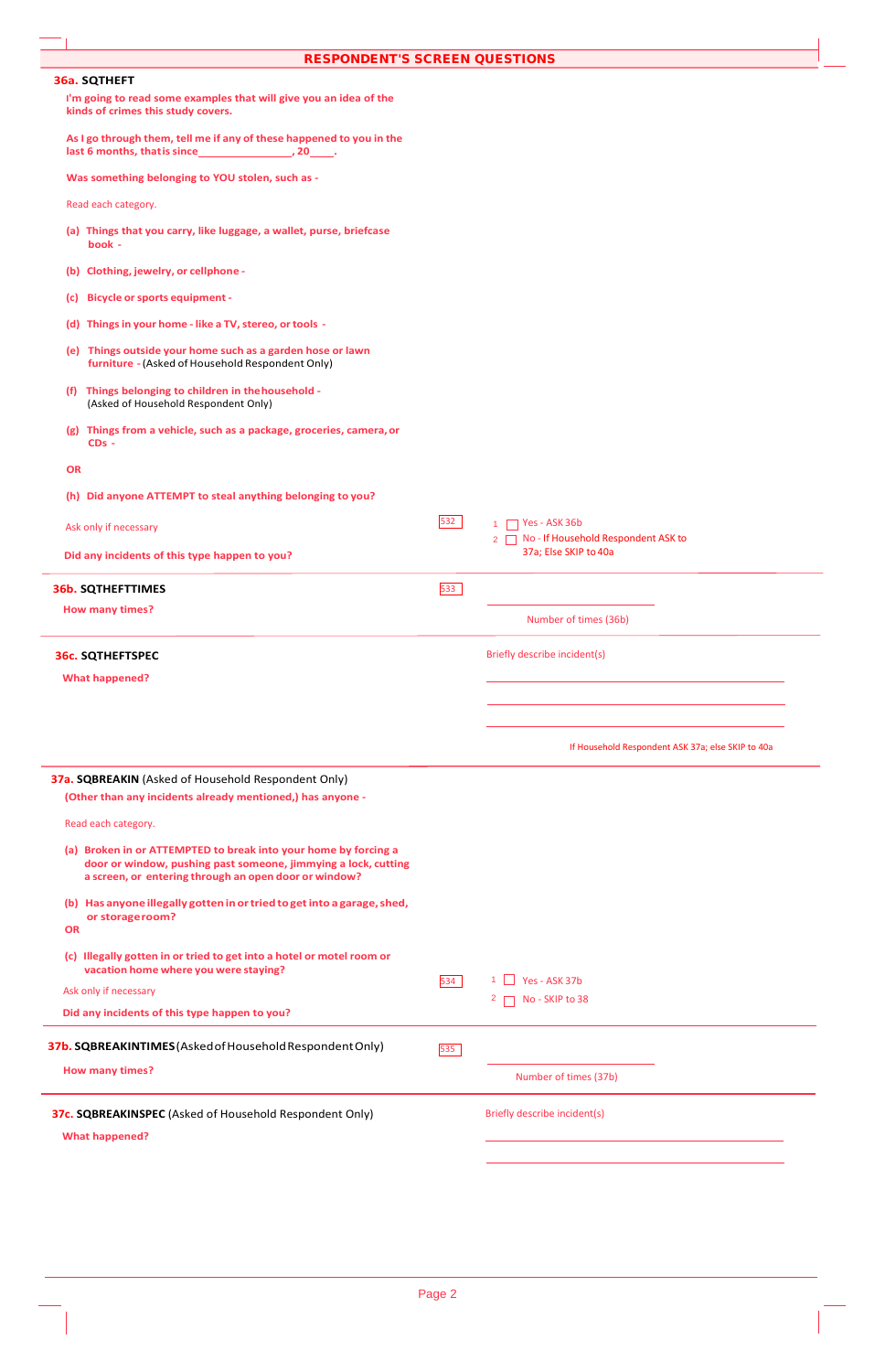| <b>RESPONDENT'S SCREEN QUESTIONS</b>                                                                                                                                                                                                                                            |     |                                                                                                                                 |  |
|---------------------------------------------------------------------------------------------------------------------------------------------------------------------------------------------------------------------------------------------------------------------------------|-----|---------------------------------------------------------------------------------------------------------------------------------|--|
| <b>38. SQTOTALVEHICLES</b> (Asked of Household Respondent Only)<br>What was the TOTAL number of cars, vans, trucks, motorcycles, or<br>other motor vehicles owned by you or any other member of this<br>household during the last 6 months? Include those you no longer<br>own. | 536 | $\Box$ None - SKIP to 40a<br>$\overline{0}$<br>$\vert$ 1<br>1<br>$\vert$ 2<br>$\overline{2}$<br>- 13<br>3<br>$\sqrt{4}$ or more |  |
| 39a. SQMVTHEFT (Asked of Household Respondent Only)<br>During the last 6 months, (other than any incidents already<br>mentioned,) (was the vehicle/were any of the vehicles) -                                                                                                  |     |                                                                                                                                 |  |
| Read each category.                                                                                                                                                                                                                                                             |     |                                                                                                                                 |  |
| (a) Stolen or used without permission?                                                                                                                                                                                                                                          |     |                                                                                                                                 |  |
| (b) Did anyone steal any parts such as a tire, car stereo, hubcap, or<br>battery?                                                                                                                                                                                               |     |                                                                                                                                 |  |
| (c) Did anyone steal any gas from (it/them)?                                                                                                                                                                                                                                    |     |                                                                                                                                 |  |
| <b>OR</b>                                                                                                                                                                                                                                                                       |     |                                                                                                                                 |  |
| (d) Did anyone ATTEMPT to steal any vehicle or parts attached to<br>(it/them)?                                                                                                                                                                                                  |     |                                                                                                                                 |  |
| Ask only if necessary                                                                                                                                                                                                                                                           | 537 | Yes - ASK 39b<br>No - SKIP to 40a<br>2                                                                                          |  |
| Did any incidents of this type happen to you?                                                                                                                                                                                                                                   |     |                                                                                                                                 |  |
| 39b. SQMVTHEFTTIMES (Asked of Household Respondent Only)                                                                                                                                                                                                                        | 538 |                                                                                                                                 |  |
|                                                                                                                                                                                                                                                                                 |     |                                                                                                                                 |  |
| <b>How many times?</b><br>39c. SQMVTHEFTSPEC (Asked of Household Respondent Only)<br><b>What happened?</b>                                                                                                                                                                      |     | Number of times (39b)<br>Briefly describe incident(s)                                                                           |  |
| <b>40a. SQATTACKWHERE</b><br>(Other than any incidents already mentioned,) since_<br>20_____, were you attacked or threatened OR did you have something                                                                                                                         |     |                                                                                                                                 |  |
| stolen from you-<br>Read each category.                                                                                                                                                                                                                                         |     |                                                                                                                                 |  |
| (a) At home including the porch or yard -                                                                                                                                                                                                                                       |     |                                                                                                                                 |  |
| (b) At or near a friend's, relative's, or neighbor's home -                                                                                                                                                                                                                     |     |                                                                                                                                 |  |
| (c) At work or school -                                                                                                                                                                                                                                                         |     |                                                                                                                                 |  |
| d) In places such as a storage shed or laundry room, a shopping<br>mall, restaurant, bank, or airport -                                                                                                                                                                         |     |                                                                                                                                 |  |
| (e) While riding in any vehicle -                                                                                                                                                                                                                                               |     |                                                                                                                                 |  |
| (f) On the street or in a parking lot -                                                                                                                                                                                                                                         |     |                                                                                                                                 |  |
| (g) At such places as a party, theater, gym, picnic area, bowling<br>lanes, or while fishing or hunting -                                                                                                                                                                       |     |                                                                                                                                 |  |
| <b>OR</b>                                                                                                                                                                                                                                                                       |     |                                                                                                                                 |  |
| (h) Did anyone ATTEMPT to attack or ATTEMPT to steal<br>anything belonging to you from any of these places?                                                                                                                                                                     | 539 | 1 Yes - ASK 40b<br>$2$ No - SKIP to 41a                                                                                         |  |
| Ask only if necessary                                                                                                                                                                                                                                                           |     |                                                                                                                                 |  |
| Did any incidents of this type happen to you?                                                                                                                                                                                                                                   |     |                                                                                                                                 |  |
| <b>40b. SQATTACKWHERETIMES</b>                                                                                                                                                                                                                                                  | 540 |                                                                                                                                 |  |
| How many times?                                                                                                                                                                                                                                                                 |     | Number of times (40b)                                                                                                           |  |
| <b>40c. SQATTACKWHERESPEC</b>                                                                                                                                                                                                                                                   |     | Briefly describe incident(s)                                                                                                    |  |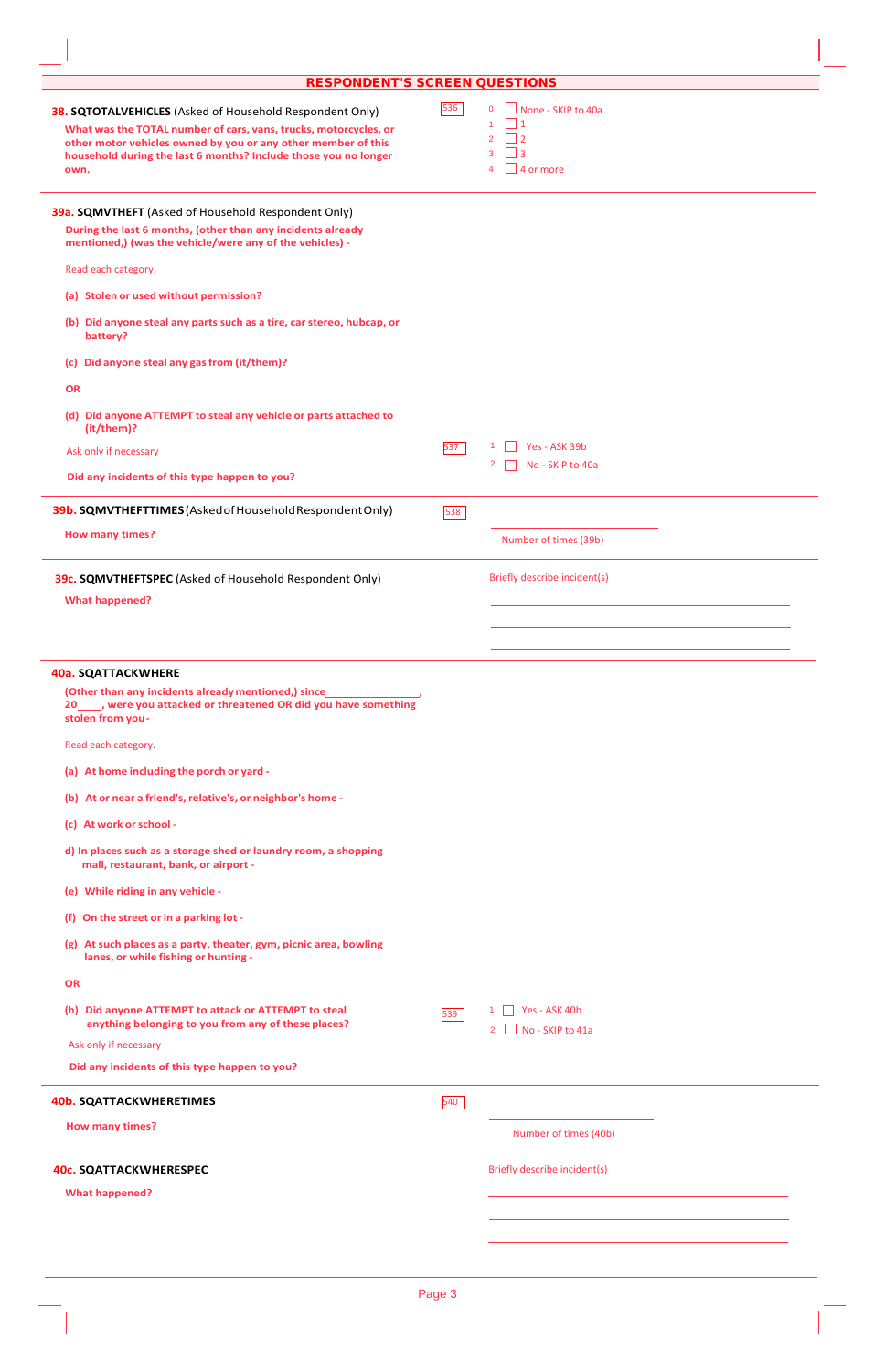| 41a. SQATTACKHOW                                                                                                                                                                                         |     |                                                   |
|----------------------------------------------------------------------------------------------------------------------------------------------------------------------------------------------------------|-----|---------------------------------------------------|
| (Other than any incidents already mentioned,) has anyone attacked or<br>threatened you in any of these ways -                                                                                            |     |                                                   |
| (Exclude telephone threats) -                                                                                                                                                                            |     |                                                   |
| Read each category.                                                                                                                                                                                      |     |                                                   |
| (a) With any weapon, for instance, a gun or knife -                                                                                                                                                      |     |                                                   |
| (b) With anything like a baseball bat, frying pan, scissors, or stick -                                                                                                                                  |     |                                                   |
| (c) By something thrown, such as a rock or bottle -                                                                                                                                                      |     |                                                   |
| (d) Include any grabbing, punching, or choking,                                                                                                                                                          |     |                                                   |
| (e) Any rape, attempted rape or other type of sexual attack -                                                                                                                                            |     |                                                   |
| (f) Any face to face threats -                                                                                                                                                                           |     |                                                   |
| OR                                                                                                                                                                                                       |     |                                                   |
| (g) Any attack or threat or use of force by anyone at all? Please<br>mention it even if you are not certain it was a crime.                                                                              | 541 | $1 \Box$ Yes - ASK 41b                            |
| Ask only if necessary                                                                                                                                                                                    |     | $2 \Box$ No - SKIP to 42a                         |
| Did any incidents of this type happen to you?                                                                                                                                                            |     |                                                   |
| <b>41b. SQATTACKHOWTIMES</b>                                                                                                                                                                             | 542 |                                                   |
| <b>How many times?</b>                                                                                                                                                                                   |     | Number of times (41b)                             |
| <b>41c. SQATTACKHOWSPEC</b>                                                                                                                                                                              |     | Briefly describe incident(s)                      |
| <b>What happened?</b>                                                                                                                                                                                    |     |                                                   |
|                                                                                                                                                                                                          |     |                                                   |
|                                                                                                                                                                                                          |     |                                                   |
| 42a. SQTHEFTATTACKKNOWNOFF                                                                                                                                                                               |     |                                                   |
| People often don't think of incidents committed by someone they<br>know. (Other than any incidents already mentioned,) did you have<br>something stolen from you OR were you attacked or threatened by - |     |                                                   |
| (Exclude telephone threats)                                                                                                                                                                              |     |                                                   |
| Read each category.                                                                                                                                                                                      |     |                                                   |
| (a) Someone at work or school -                                                                                                                                                                          |     |                                                   |
| (b) A neighbor or friend -                                                                                                                                                                               |     |                                                   |
| (c) A relative or family member -                                                                                                                                                                        |     |                                                   |
| (d) Any other person you've met or known?                                                                                                                                                                |     |                                                   |
| Ask only if necessary                                                                                                                                                                                    | 543 | Yes - ASK 42b<br>No - SKIP to 43a<br>$\mathbf{2}$ |
| Did any incidents of this type happen to you?                                                                                                                                                            |     |                                                   |
| 42b. SQTHEFTATTACKKNOWNOFFTIMES                                                                                                                                                                          | 544 |                                                   |
| <b>How many times?</b>                                                                                                                                                                                   |     | Number of times (42b)                             |
| 42c. SQTHEFTATTACKKNOWNOFFSPEC                                                                                                                                                                           |     | Briefly describe incident(s)                      |
| <b>What happened?</b>                                                                                                                                                                                    |     |                                                   |
|                                                                                                                                                                                                          |     |                                                   |
|                                                                                                                                                                                                          |     |                                                   |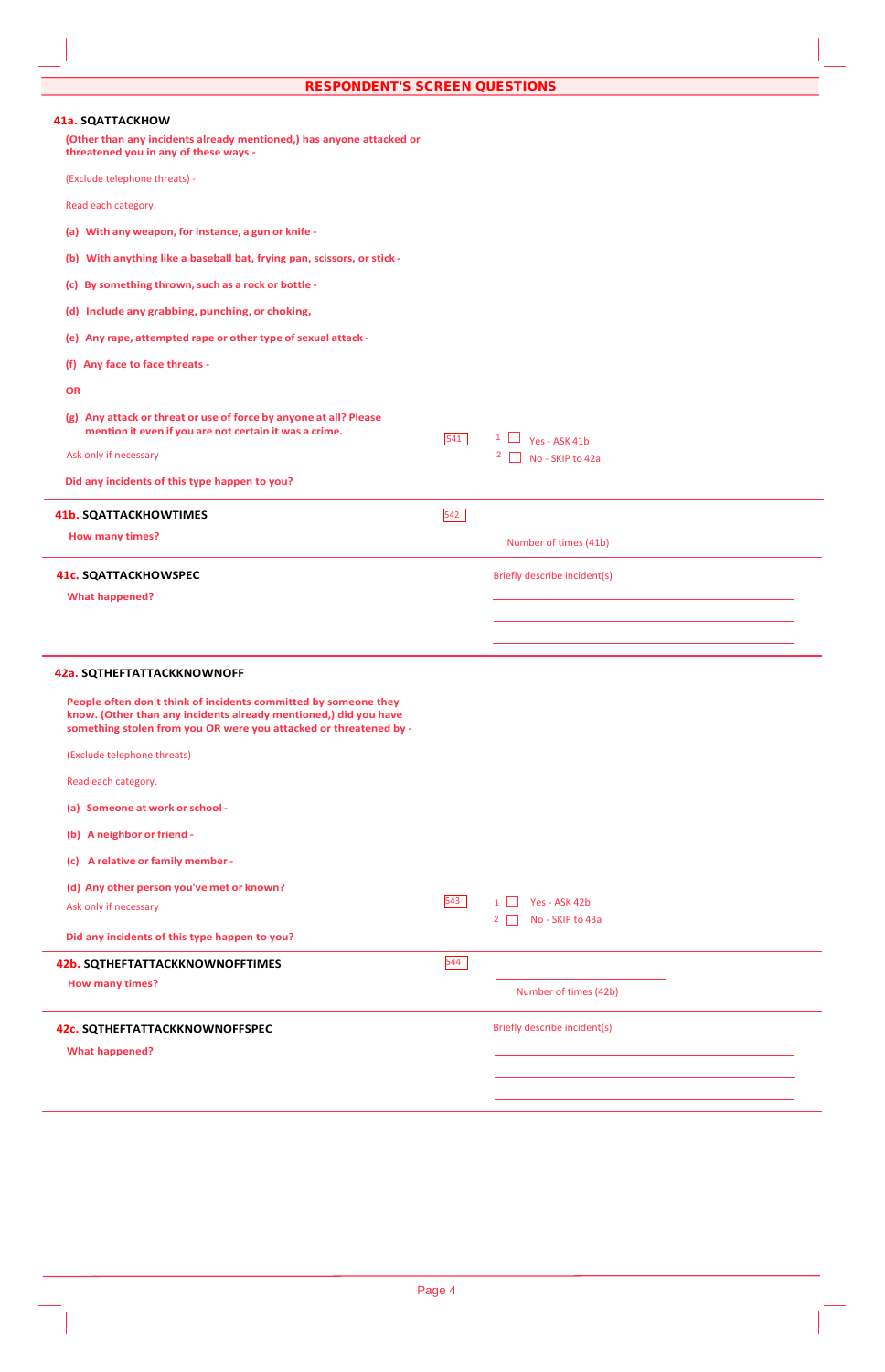**RESPONDENT'S SCREEN QUESTIONS** 

| Incidents involving forced or unwanted sexual acts are often difficult<br>to talk about. (Other than any incidents already mentioned,) have you<br>been forced or coerced to engage in unwanted sexual activity by -<br>Read each category.<br>(a) Someone you didn't know -<br>(b) A casual acquaintance -<br><b>OR</b><br>(c) Someone you know well?<br>545<br>Yes - ASK 43b<br>Ask only if necessary<br>$\mathbf{2}$<br>No - SKIP to 44a<br>Did any incidents of this type happen to you?<br>546<br><b>43b. SQSEXUALTIMES</b><br><b>How many times?</b><br>Number of times (43b)<br>Briefly describe incident(s)<br><b>43c. SQSEXUALSPEC</b><br><b>What happened?</b><br>547<br>Yes - ASK 44b<br>$\mathbf{1}$<br>44a. SQCALLPOLICECRIME<br>No - SKIP to 45a<br>$\overline{2}$<br>During the last 6 months, (other than any incidents already<br>mentioned,) did you call the police to report something that<br>happened to YOU which you thought was a crime?<br><b>44b. SQCALLPOLICESPEC</b><br>Briefly describe incident(s)<br><b>What happened?</b><br><b>CHECK</b><br>44c.<br>549<br>$1$ Yes - ASK 44d<br>SQCALLPOLICEATTACKTHREAT<br><b>ITEMB</b><br>No - SKIP to 45a<br>$\mathbf{Z}$<br>If not sure ask:<br>Were you attacked or threatened, or was something stolen or an<br>attempt made to steal something that belonged to you or<br>another household member?<br>550<br>44d. SQCALLPOLICEATTACKTHREATTIMES<br><b>How many times?</b> | 43a. SQSEXUAL |                       |
|-----------------------------------------------------------------------------------------------------------------------------------------------------------------------------------------------------------------------------------------------------------------------------------------------------------------------------------------------------------------------------------------------------------------------------------------------------------------------------------------------------------------------------------------------------------------------------------------------------------------------------------------------------------------------------------------------------------------------------------------------------------------------------------------------------------------------------------------------------------------------------------------------------------------------------------------------------------------------------------------------------------------------------------------------------------------------------------------------------------------------------------------------------------------------------------------------------------------------------------------------------------------------------------------------------------------------------------------------------------------------------------------------------------------------------------------------------|---------------|-----------------------|
|                                                                                                                                                                                                                                                                                                                                                                                                                                                                                                                                                                                                                                                                                                                                                                                                                                                                                                                                                                                                                                                                                                                                                                                                                                                                                                                                                                                                                                                     |               |                       |
|                                                                                                                                                                                                                                                                                                                                                                                                                                                                                                                                                                                                                                                                                                                                                                                                                                                                                                                                                                                                                                                                                                                                                                                                                                                                                                                                                                                                                                                     |               |                       |
|                                                                                                                                                                                                                                                                                                                                                                                                                                                                                                                                                                                                                                                                                                                                                                                                                                                                                                                                                                                                                                                                                                                                                                                                                                                                                                                                                                                                                                                     |               |                       |
|                                                                                                                                                                                                                                                                                                                                                                                                                                                                                                                                                                                                                                                                                                                                                                                                                                                                                                                                                                                                                                                                                                                                                                                                                                                                                                                                                                                                                                                     |               |                       |
|                                                                                                                                                                                                                                                                                                                                                                                                                                                                                                                                                                                                                                                                                                                                                                                                                                                                                                                                                                                                                                                                                                                                                                                                                                                                                                                                                                                                                                                     |               |                       |
|                                                                                                                                                                                                                                                                                                                                                                                                                                                                                                                                                                                                                                                                                                                                                                                                                                                                                                                                                                                                                                                                                                                                                                                                                                                                                                                                                                                                                                                     |               |                       |
|                                                                                                                                                                                                                                                                                                                                                                                                                                                                                                                                                                                                                                                                                                                                                                                                                                                                                                                                                                                                                                                                                                                                                                                                                                                                                                                                                                                                                                                     |               |                       |
|                                                                                                                                                                                                                                                                                                                                                                                                                                                                                                                                                                                                                                                                                                                                                                                                                                                                                                                                                                                                                                                                                                                                                                                                                                                                                                                                                                                                                                                     |               |                       |
|                                                                                                                                                                                                                                                                                                                                                                                                                                                                                                                                                                                                                                                                                                                                                                                                                                                                                                                                                                                                                                                                                                                                                                                                                                                                                                                                                                                                                                                     |               |                       |
|                                                                                                                                                                                                                                                                                                                                                                                                                                                                                                                                                                                                                                                                                                                                                                                                                                                                                                                                                                                                                                                                                                                                                                                                                                                                                                                                                                                                                                                     |               |                       |
|                                                                                                                                                                                                                                                                                                                                                                                                                                                                                                                                                                                                                                                                                                                                                                                                                                                                                                                                                                                                                                                                                                                                                                                                                                                                                                                                                                                                                                                     |               |                       |
|                                                                                                                                                                                                                                                                                                                                                                                                                                                                                                                                                                                                                                                                                                                                                                                                                                                                                                                                                                                                                                                                                                                                                                                                                                                                                                                                                                                                                                                     |               |                       |
|                                                                                                                                                                                                                                                                                                                                                                                                                                                                                                                                                                                                                                                                                                                                                                                                                                                                                                                                                                                                                                                                                                                                                                                                                                                                                                                                                                                                                                                     |               |                       |
|                                                                                                                                                                                                                                                                                                                                                                                                                                                                                                                                                                                                                                                                                                                                                                                                                                                                                                                                                                                                                                                                                                                                                                                                                                                                                                                                                                                                                                                     |               |                       |
|                                                                                                                                                                                                                                                                                                                                                                                                                                                                                                                                                                                                                                                                                                                                                                                                                                                                                                                                                                                                                                                                                                                                                                                                                                                                                                                                                                                                                                                     |               |                       |
|                                                                                                                                                                                                                                                                                                                                                                                                                                                                                                                                                                                                                                                                                                                                                                                                                                                                                                                                                                                                                                                                                                                                                                                                                                                                                                                                                                                                                                                     |               |                       |
|                                                                                                                                                                                                                                                                                                                                                                                                                                                                                                                                                                                                                                                                                                                                                                                                                                                                                                                                                                                                                                                                                                                                                                                                                                                                                                                                                                                                                                                     |               |                       |
|                                                                                                                                                                                                                                                                                                                                                                                                                                                                                                                                                                                                                                                                                                                                                                                                                                                                                                                                                                                                                                                                                                                                                                                                                                                                                                                                                                                                                                                     |               |                       |
|                                                                                                                                                                                                                                                                                                                                                                                                                                                                                                                                                                                                                                                                                                                                                                                                                                                                                                                                                                                                                                                                                                                                                                                                                                                                                                                                                                                                                                                     |               |                       |
|                                                                                                                                                                                                                                                                                                                                                                                                                                                                                                                                                                                                                                                                                                                                                                                                                                                                                                                                                                                                                                                                                                                                                                                                                                                                                                                                                                                                                                                     |               |                       |
|                                                                                                                                                                                                                                                                                                                                                                                                                                                                                                                                                                                                                                                                                                                                                                                                                                                                                                                                                                                                                                                                                                                                                                                                                                                                                                                                                                                                                                                     |               |                       |
|                                                                                                                                                                                                                                                                                                                                                                                                                                                                                                                                                                                                                                                                                                                                                                                                                                                                                                                                                                                                                                                                                                                                                                                                                                                                                                                                                                                                                                                     |               |                       |
|                                                                                                                                                                                                                                                                                                                                                                                                                                                                                                                                                                                                                                                                                                                                                                                                                                                                                                                                                                                                                                                                                                                                                                                                                                                                                                                                                                                                                                                     |               |                       |
|                                                                                                                                                                                                                                                                                                                                                                                                                                                                                                                                                                                                                                                                                                                                                                                                                                                                                                                                                                                                                                                                                                                                                                                                                                                                                                                                                                                                                                                     |               |                       |
|                                                                                                                                                                                                                                                                                                                                                                                                                                                                                                                                                                                                                                                                                                                                                                                                                                                                                                                                                                                                                                                                                                                                                                                                                                                                                                                                                                                                                                                     |               |                       |
|                                                                                                                                                                                                                                                                                                                                                                                                                                                                                                                                                                                                                                                                                                                                                                                                                                                                                                                                                                                                                                                                                                                                                                                                                                                                                                                                                                                                                                                     |               | Number of times (44d) |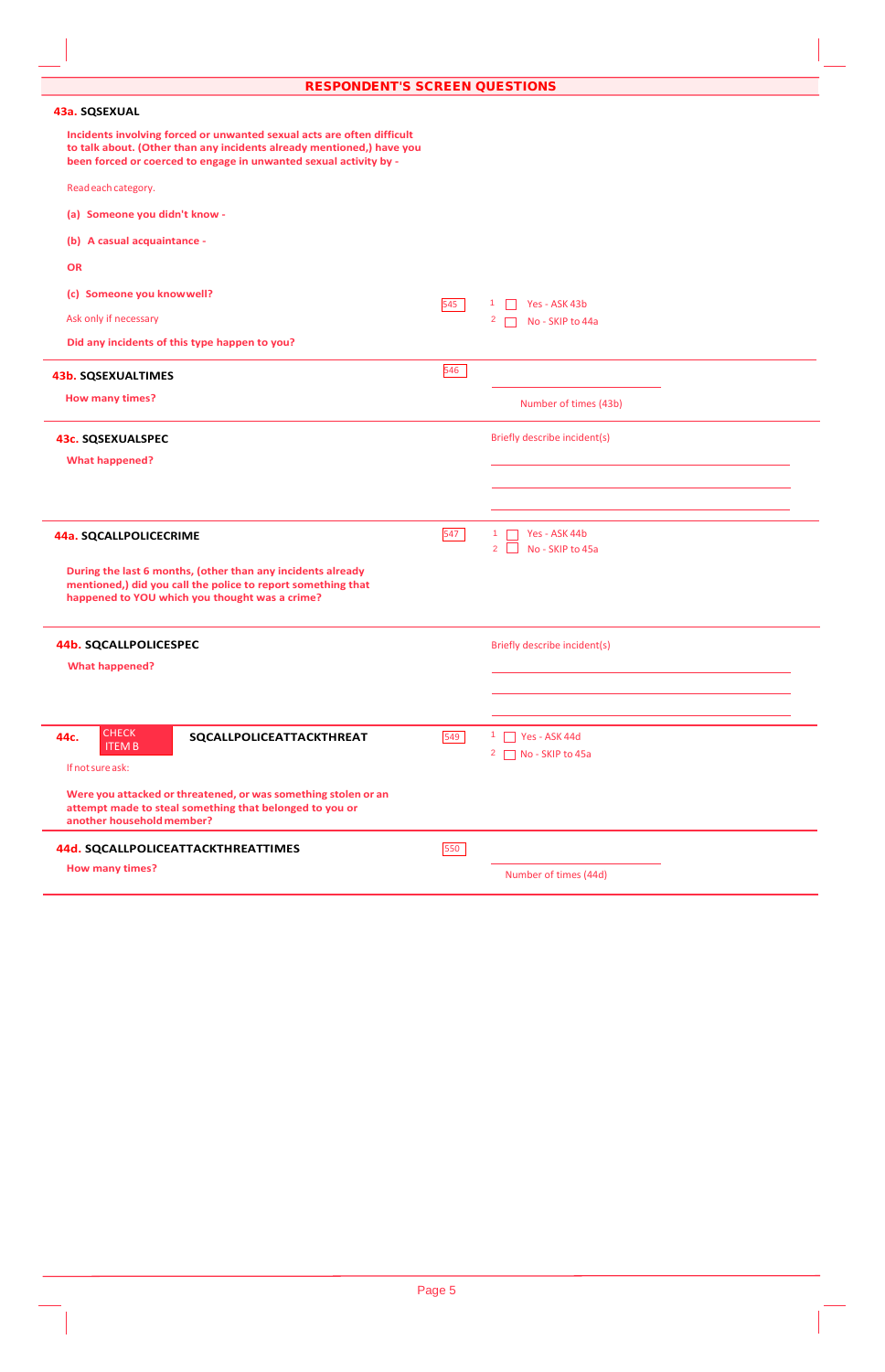| <b>RESPONDENT'S SCREEN QUESTIONS</b>                                                                                                                                                                                                              |     |                                                                                                                                                                                                                                                                                                                                                                                                                                                 |
|---------------------------------------------------------------------------------------------------------------------------------------------------------------------------------------------------------------------------------------------------|-----|-------------------------------------------------------------------------------------------------------------------------------------------------------------------------------------------------------------------------------------------------------------------------------------------------------------------------------------------------------------------------------------------------------------------------------------------------|
| <b>45a. SQNOCALLPOLICECRIME</b><br>During the last 6 months, (other than any incidents already<br>mentioned,) did anything which you thought was a crime happen<br>to YOU, but you did NOT report to the police?                                  | 551 | Yes - ASK 45b<br>$2 \mid$<br>No - SKIP to 71                                                                                                                                                                                                                                                                                                                                                                                                    |
| <b>45b. SQNOCALLPOLICESPEC</b><br><b>What happened?</b>                                                                                                                                                                                           |     | Briefly describe incident(s)                                                                                                                                                                                                                                                                                                                                                                                                                    |
| <b>CHECK</b><br>45c.<br>SQNOCALLPOLICEATTACKTHREAT<br><b>ITEM C</b><br>If not sure ask:<br>Were you attacked or threatened, or was something stolen or an<br>attempt made to steal something that belonged to you or another<br>household member? | 553 | 1<br>Yes - ASK 45d<br>$\overline{2}$<br>No - SKIP to 71                                                                                                                                                                                                                                                                                                                                                                                         |
| <b>45d. SQNOCALLPOLICEATTACKTHREATTIMES</b><br><b>How many times?</b><br><b>RESPONDENT'S CHECK ITEMS D, E, AND G</b>                                                                                                                              | 554 | Number of times (45d) - SKIP to 71                                                                                                                                                                                                                                                                                                                                                                                                              |
| <b>CHECK</b><br>71.<br><b>PRESENTFORSQS</b><br><b>ITEM D</b><br>Who besides the respondent was present when the screen questions<br>were asked? (If telephone interview, mark box 1 only.)                                                        | 555 | Telephone interview - SKIP to 73<br>1<br>* Personal interview - Mark all that apply.<br>No one besides respondent present<br>2<br>Respondent's spouse<br>3<br>HHLD member(s) 12+, not spouse<br>$\overline{4}$<br>If a Proxy interview,<br>HHLD member(s) under 12<br>5<br><b>ASK 72,</b><br>Nonhousehold member(s)<br>else SKIP to 73<br>6<br>Someone was present - Can't say who<br>$\overline{7}$<br>Don't know if someone else present<br>8 |
| <b>CHECK</b><br>72.<br><b>PROXYHELP</b><br><b>ITEME</b><br>Did the person for whom this interview was taken help the proxy<br>respondent answer any screen questions?                                                                             | 556 | Yes<br>1.<br>$2 \Box$<br><b>No</b><br>Person for whom interview taken not present<br>3                                                                                                                                                                                                                                                                                                                                                          |
| <b>CHECK</b><br>73.<br>Is one or more crimes reported in<br><b>ITEM G</b><br>36b, 37b, 39b, 40b, 41b, 42b, 43b, 44d, or 45d?                                                                                                                      |     | Yes - SKIP to Crime Incident Report (Item 2a on the NCVS-2)<br>No - SKIP to 81 (ASK INTRO_SOCIO_DEMO)                                                                                                                                                                                                                                                                                                                                           |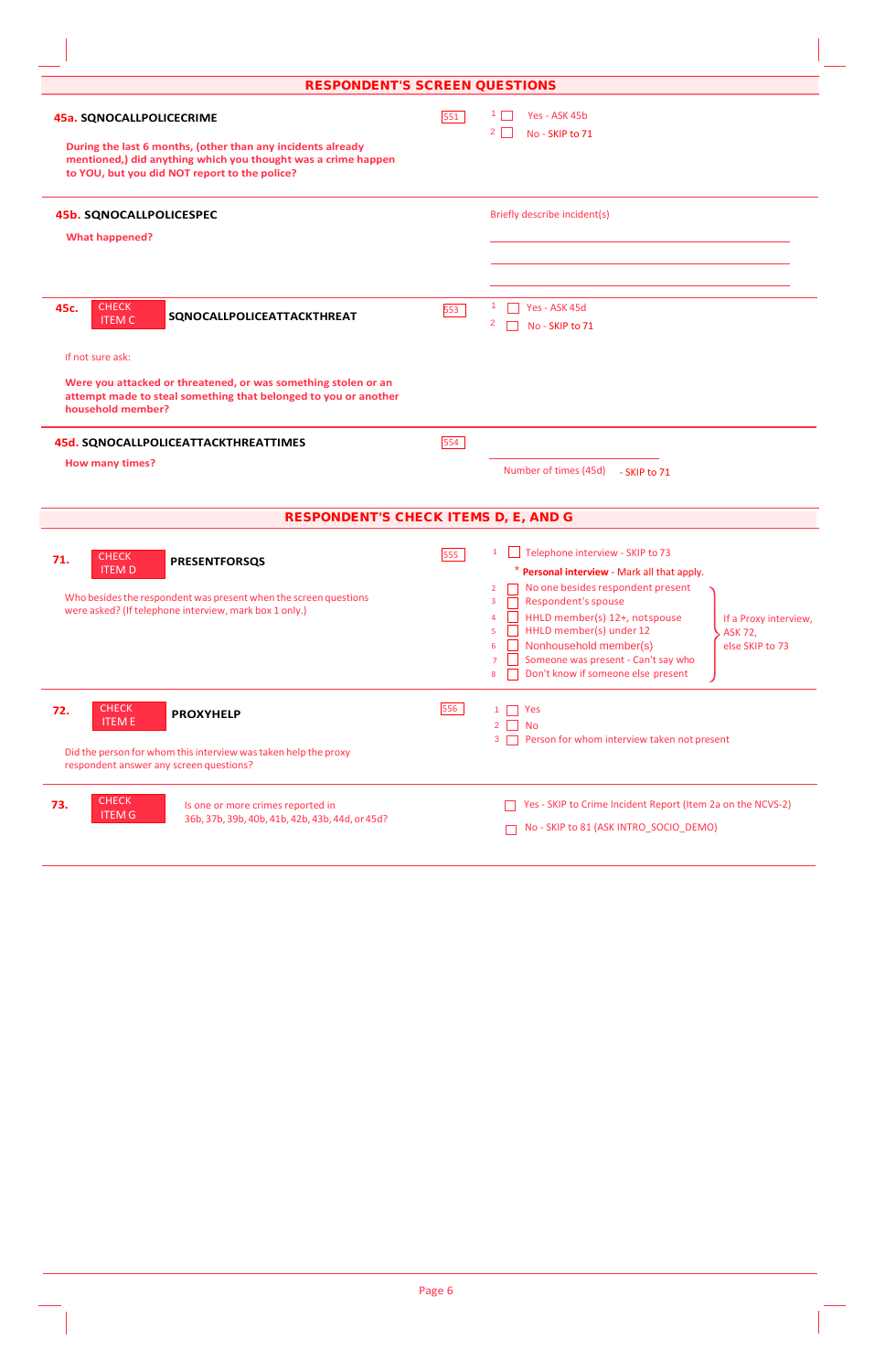All incident reports must be completed before asking this series of questions.

| 81. INTRO_SOCIO_DEMO                                                                                                                                                                                         |                                                                                                                               |
|--------------------------------------------------------------------------------------------------------------------------------------------------------------------------------------------------------------|-------------------------------------------------------------------------------------------------------------------------------|
| Now we have some questions about your demographic characteristics.                                                                                                                                           |                                                                                                                               |
| 169a. DIS_HEARING                                                                                                                                                                                            |                                                                                                                               |
| (Asked at 1st, 3rd, 5th, and 7th interview, or if never asked before.)                                                                                                                                       |                                                                                                                               |
| Are you deaf or do you have serious difficulty hearing?                                                                                                                                                      | Yes<br>No                                                                                                                     |
| 169b. DIS_VISION                                                                                                                                                                                             | Yes<br>No<br>$\overline{2}$                                                                                                   |
| (Asked at 1st, 3rd, 5th, and 7th interview, or if never asked before.)                                                                                                                                       |                                                                                                                               |
| Are you blind or do you have serious difficulty seeing<br>even when wearing glasses?                                                                                                                         |                                                                                                                               |
| Because of a physical, mental, or emotional<br>170a.<br>condition, do you have serious difficulty:                                                                                                           |                                                                                                                               |
| (1) DIS_LEARN_CONCENTRATE                                                                                                                                                                                    |                                                                                                                               |
| (Asked at 1st, 3rd, 5th, and 7th interview, or if never asked before.)                                                                                                                                       | Yes<br>$\mathbf{1}$<br>No<br>2 <sub>1</sub>                                                                                   |
| <b>Concentrating, remembering or making</b><br>decisions?                                                                                                                                                    |                                                                                                                               |
| (2) DIS_PHYSICAL_LIMIT                                                                                                                                                                                       | Yes                                                                                                                           |
| (Asked at 1st, 3rd, 5th, and 7th interview, or if never asked before.)                                                                                                                                       | No                                                                                                                            |
| <b>Walking or climbing stairs?</b>                                                                                                                                                                           |                                                                                                                               |
| (3) DIS_DRESS_BATH                                                                                                                                                                                           | <b>Yes</b>                                                                                                                    |
| (Asked at 1st, 3rd, 5th, and 7th interview, or if never asked before.)                                                                                                                                       | No                                                                                                                            |
| <b>Dressing or bathing?</b>                                                                                                                                                                                  |                                                                                                                               |
| 170b. DIS_LEAVING_HOME                                                                                                                                                                                       |                                                                                                                               |
| (Asked at 1st, 3rd, 5th, and 7th interview, or if never asked before                                                                                                                                         |                                                                                                                               |
| Asked only of persons age 15 or older.)                                                                                                                                                                      | $1 \square$ Yes                                                                                                               |
| Because of a physical, mental, or emotional condition, do<br>you have difficulty doing errands alone such as visiting a<br>doctor's office or shopping?                                                      | $2 \Box$ No                                                                                                                   |
| <b>82. CITIZENSHIP</b>                                                                                                                                                                                       |                                                                                                                               |
| (Asked at 1st interview or if never asked before.<br>Asked at subsequent interviews if no or Don't Know/Refused at prior interview.)                                                                         | Yes, born in the United States<br>Yes, born in Puerto Rico, Guam, the U.S. Virgin Islands,<br>or North Marianas               |
| Are you a citizen of the United States? That is, were you born in the<br>United States, born in a U.S. territory, born of U.S. citizen parent(s), or<br>become a citizen of the U.S. through naturalization? | Yes, born abroad of U.S. citizen parent or parents<br>Yes, U.S. citizen by naturalization<br>4<br>5<br>No, not a U.S. citizen |
| 83. ORIENTATION_MALE                                                                                                                                                                                         |                                                                                                                               |
| (Asked of persons age 16 or older.<br>Asked only if reported a crime and if never asked before.<br>Asked if NCVS-500 roster SEX question = Male)                                                             | Gay<br>Straight, that is, not gay<br><b>Bisexual</b><br>3<br>SKIP to 85<br><b>Something else</b>                              |
| Which of the following best represents how you think of yourself?                                                                                                                                            | I don't know the answer<br>6<br>Refused                                                                                       |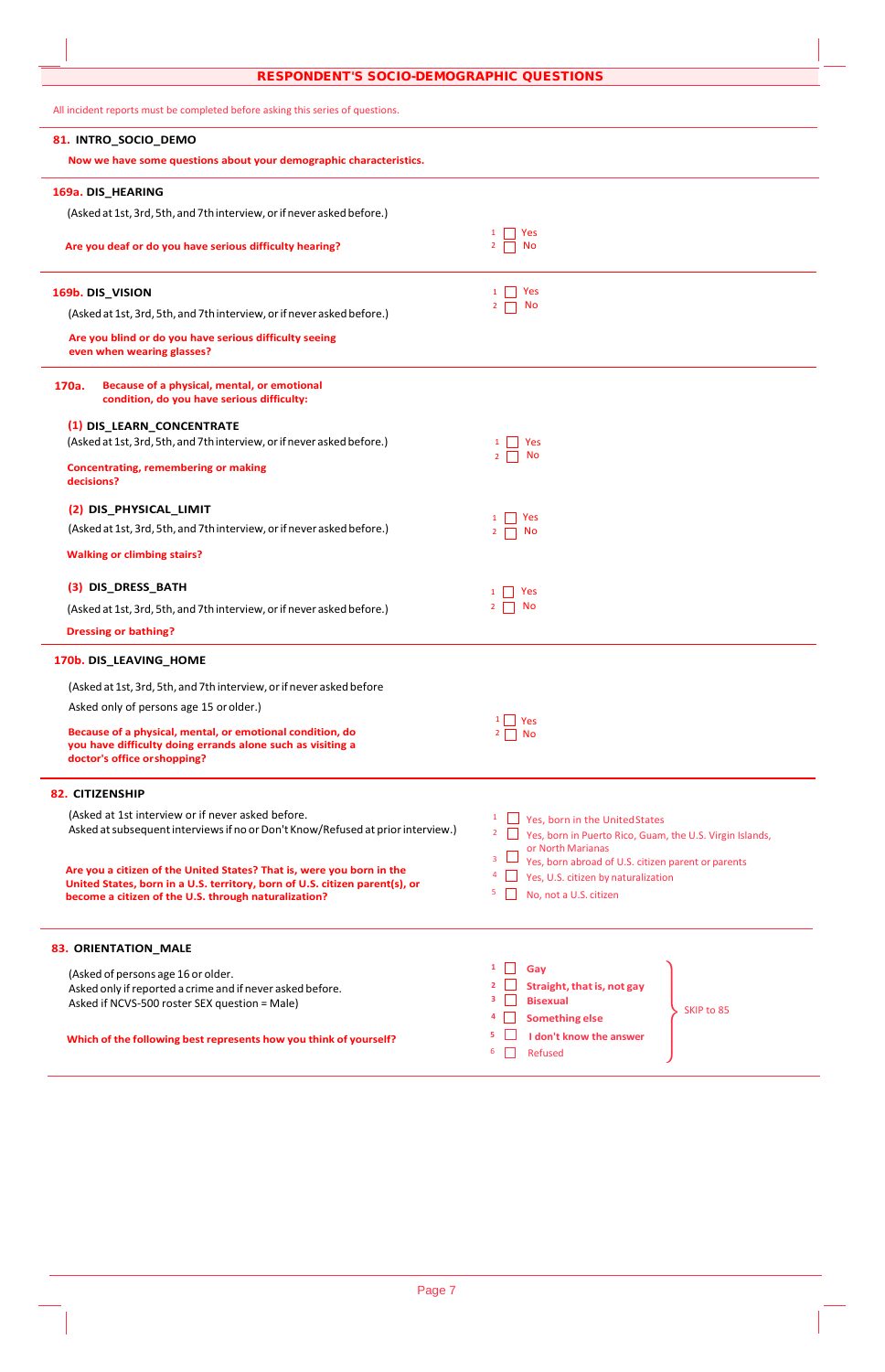| 84 ORIENTATION_FEMALE                                                                                                                                                                                                     | <b>Lesbian or gay</b><br>$1 \mid$                                               |
|---------------------------------------------------------------------------------------------------------------------------------------------------------------------------------------------------------------------------|---------------------------------------------------------------------------------|
| (Asked of persons age 16 or older.                                                                                                                                                                                        | Straight, that is, not lesbian or gay<br>2                                      |
| Asked only if reported a crime and if never asked before.                                                                                                                                                                 | 3                                                                               |
| Asked if NCVS-500 roster SEX question = Female or Unknown)                                                                                                                                                                | <b>Bisexual</b><br>4                                                            |
|                                                                                                                                                                                                                           | <b>Something else</b>                                                           |
|                                                                                                                                                                                                                           | I don't know the answer<br>5                                                    |
| Which of the following best represents how you think of yourself?                                                                                                                                                         | 6<br>Refused                                                                    |
| 85. GENID_BIRTH                                                                                                                                                                                                           |                                                                                 |
|                                                                                                                                                                                                                           | 1<br>Male                                                                       |
| (Asked of persons age 16 or older.                                                                                                                                                                                        | Female                                                                          |
| Asked only if reported a crime and if never asked before.)                                                                                                                                                                | Refused<br>з                                                                    |
|                                                                                                                                                                                                                           | Don't know                                                                      |
| What sex were you assigned at birth, on your original birth certificate?                                                                                                                                                  |                                                                                 |
| 86. GENID_DESCRIBE                                                                                                                                                                                                        | $\Box$ Male<br>$\mathbf{1}$                                                     |
|                                                                                                                                                                                                                           | $\Box$ Female                                                                   |
| (Asked of persons age 16 or older.                                                                                                                                                                                        | $\Box$ Transgender                                                              |
| Asked only if reported a crime and if never asked before.)                                                                                                                                                                | $\Box$ None of these                                                            |
| Do you currently describe yourself as male, female or transgender?                                                                                                                                                        |                                                                                 |
| 87. GENID_CONFIRM                                                                                                                                                                                                         |                                                                                 |
|                                                                                                                                                                                                                           |                                                                                 |
| (Asked of persons age 16 or older.                                                                                                                                                                                        |                                                                                 |
| Asked only if reported a crime and if never asked before.                                                                                                                                                                 |                                                                                 |
| Asked if GENID_BIRTH and GENID_DESCRIBE do not match.)                                                                                                                                                                    | $1 \mid$<br>Yes                                                                 |
|                                                                                                                                                                                                                           |                                                                                 |
| Just to confirm, you were assigned (male/female) at birth and now                                                                                                                                                         |                                                                                 |
|                                                                                                                                                                                                                           | No - SKIP back to 85 and/or 86 to correct                                       |
| (describe yourself as male/ describe yourself as female/ describe                                                                                                                                                         | $3 \mid \cdot \mid$<br><b>Refused</b>                                           |
| yourself as transgender/ do not describe yourself male, female, or                                                                                                                                                        | Don't Know<br>4                                                                 |
| transgender). Is that correct?<br>The instrument prefills the question wording based on responses to GENID_BIRTH and GENID_DESCRIBE.                                                                                      |                                                                                 |
| <b>88. ACTIVE_DUTY</b><br>(Asked of persons age 18 or older.<br>Asked at 1st interview or if never asked before. Asked at subsequent interviews if Never served in the military or Don't Know/Refused at prior interview. |                                                                                 |
| Do not ask if age 40 or older and valid response prior interview.)                                                                                                                                                        |                                                                                 |
|                                                                                                                                                                                                                           | Never served in the military<br>$\mathbf{1}$                                    |
| Have you ever served on active duty in the U.S. Armed Forces,                                                                                                                                                             | Only on active duty for training in the Reserves > SKIP to 74<br>2 <sub>1</sub> |
| <b>Reserves, or National Guard?</b>                                                                                                                                                                                       | or National Guard                                                               |
|                                                                                                                                                                                                                           | $3 \mid$<br>Now on active duty                                                  |
| Mark one box.                                                                                                                                                                                                             | - ASK 89<br>On active duty in the past, but not now                             |
|                                                                                                                                                                                                                           |                                                                                 |
| 89. ACTIVE_DUTYWHEN                                                                                                                                                                                                       |                                                                                 |
| (Asked of persons age 18 or older.                                                                                                                                                                                        |                                                                                 |
|                                                                                                                                                                                                                           |                                                                                 |
| Asked at 1st interview or if never asked before. Asked at subsequent interviews if no or Don't Know/Refused at prior interview.                                                                                           |                                                                                 |
| Do not ask if age 40 or older and valid response prior interview.)                                                                                                                                                        |                                                                                 |
|                                                                                                                                                                                                                           | September 2001 or later                                                         |
|                                                                                                                                                                                                                           | August 1990 to August 2001 (including Persian Gulf War)                         |
|                                                                                                                                                                                                                           | 3                                                                               |
| When did you serve on active duty in the U.S. Armed Forces?                                                                                                                                                               | May 1975 to July 1990                                                           |
| Mark a box for each period in which the person served, even if just for part of                                                                                                                                           | Vietnam era (August 1964 to April 1975)                                         |
| the period.                                                                                                                                                                                                               | February 1955 to July 1964<br>5                                                 |
|                                                                                                                                                                                                                           | 6<br>Korean War (July 1950 to January 1955)                                     |
|                                                                                                                                                                                                                           |                                                                                 |
|                                                                                                                                                                                                                           | January 1947 to June 1950                                                       |
|                                                                                                                                                                                                                           | World War II (December 1941 to December 1946)<br>9<br>November 1941 or earlier  |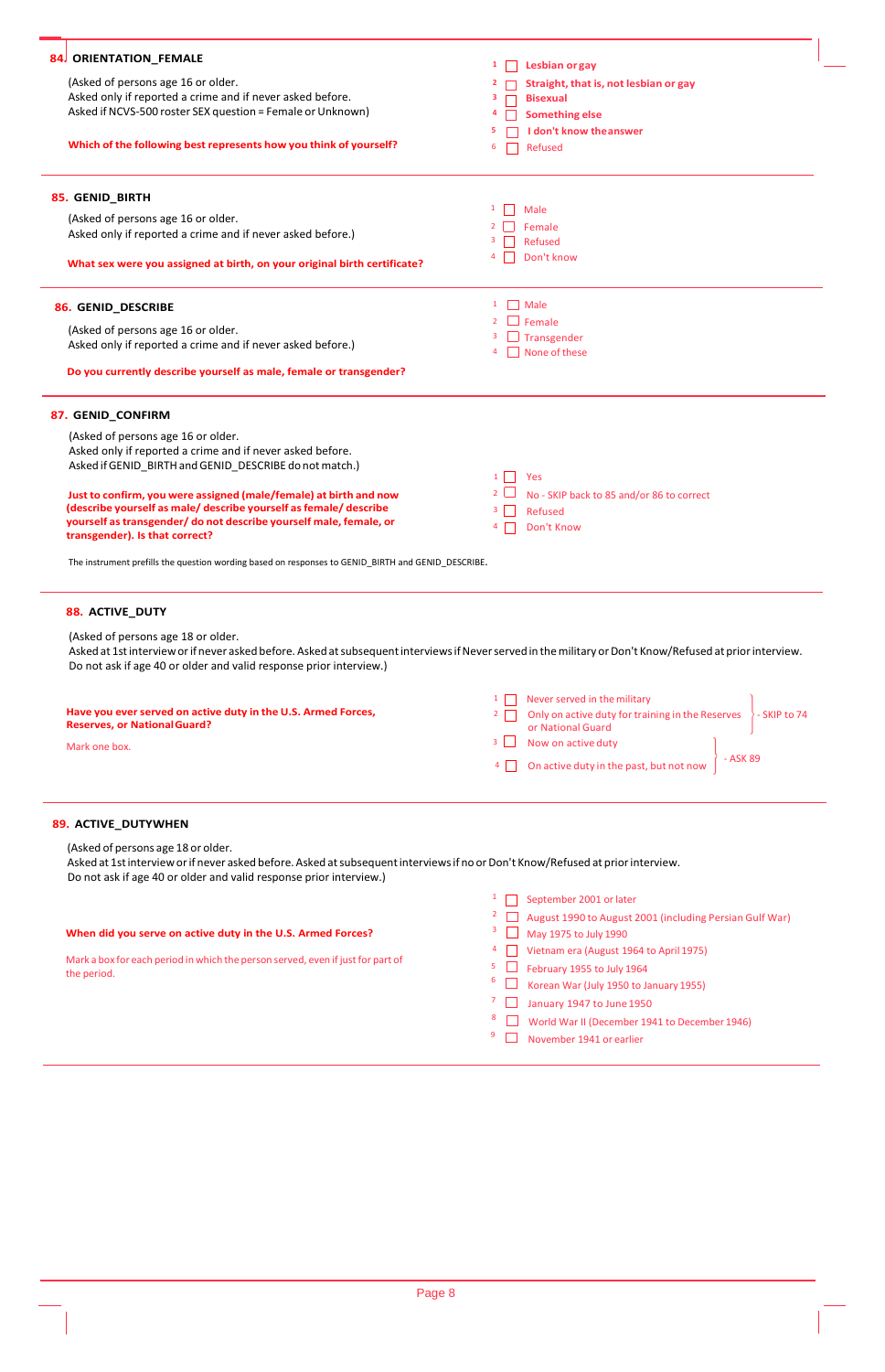| <b>RESPONDENT'S EMPLOYMENT QUESTIONS</b>                                                                         |                                                                                                 |
|------------------------------------------------------------------------------------------------------------------|-------------------------------------------------------------------------------------------------|
| <b>CHECK</b><br>74.<br>Is the respondent 16 years or older?<br><b>ITEM H1</b>                                    | $1 \Box$ Yes - ASK 75a<br>2 No - SKIP to 80                                                     |
| 75a. JOBLASTWEEK                                                                                                 | 576<br>1 Yes - SKIP to 76a<br>$2 \Box$ No - ASK 75b                                             |
| Did you have a job or work at a business LAST WEEK? (Do not<br>include volunteer work or work around the house.) |                                                                                                 |
| (If farm or business operator in household, ask about unpaid work.)                                              |                                                                                                 |
| <b>75b. JOBDURINGREFPERIOD</b>                                                                                   | 577<br>$1$ $\blacksquare$ Yes - ASK 75c<br>$2 \Box$ No - SKIP to 80                             |
| Ask or verify -                                                                                                  |                                                                                                 |
| Did you have a job or work at a business DURING THE LAST 6 MONTHS?                                               |                                                                                                 |
| <b>75c. JOBLAST2WEEKS</b>                                                                                        | 578<br>$1 \square$ Yes - ASK 76a<br>2 No - SKIP to 80                                           |
| Did that (job/work) last 2 consecutive weeks or more?                                                            |                                                                                                 |
| 76a. JOBDESCRIPTION                                                                                              | <sup>1</sup> Medical Profession? - SKIP 76c                                                     |
| Ask or verify -                                                                                                  | 2 Mental Health Services Field? - SKIP to 76e<br><sup>3</sup> Teaching Profession? - SKIPto 76g |
| Which of the following best describes your job?                                                                  | Law Enforcement or Security Field? - SKIP to 76i<br>$4$ $\Box$                                  |
| Were you employed in the                                                                                         | $5 \Box$<br>Retail Sales? - SKIP to 76k<br>6 Transportation Field? - SKIP to 76m                |
|                                                                                                                  | 7 Something else? - Specify - ASK 76b                                                           |
| Read each category until respondent says "yes", then enter appropriate precode.                                  |                                                                                                 |
| 76b. JOBDESCRIPTIONSPEC                                                                                          | Specify - SKIP to 760                                                                           |
| Please specify the job not covered in answer categories 1-6 in 76a.                                              |                                                                                                 |
| <b>76c. MEDICALIOB</b>                                                                                           | <b>Medical Profession</b>                                                                       |
| <b>Employed in the Medical Profession:</b>                                                                       | $1 \Box$ Physician?                                                                             |
| As $a -$                                                                                                         | $2 \Box$ Nurse?<br>SKIP to 76o                                                                  |
| Read each category.                                                                                              | $3 \Box$ Technician?                                                                            |
|                                                                                                                  | 4 <b>Other medical profession?</b> - Specify - ASK 76d                                          |
| <b>76d. MEDICALIOBSPEC</b>                                                                                       | Specify - SKIP to 760                                                                           |
| Please specify employed in the medical profession as a -                                                         |                                                                                                 |
| <b>76e. MENTALHEALTHJOB</b>                                                                                      | <b>Mental Health Services Field</b>                                                             |
| Employed in the Mental Health Services Field:                                                                    | 5 Professional (Social worker/psychiatrist)?<br>SKIP to 760                                     |
| <b>Are YOUR duties -</b>                                                                                         | 6 Custodial care?<br>7 Some other mental health services profession? - Specify                  |
| Read each category.                                                                                              | ASK 76f                                                                                         |
| <b>76f. MENTALHEALTHJOBSPEC</b>                                                                                  | Specify - SKIP to 76o                                                                           |
| Please specify duties in the mental health services field.                                                       |                                                                                                 |

 $\overline{\phantom{a}}$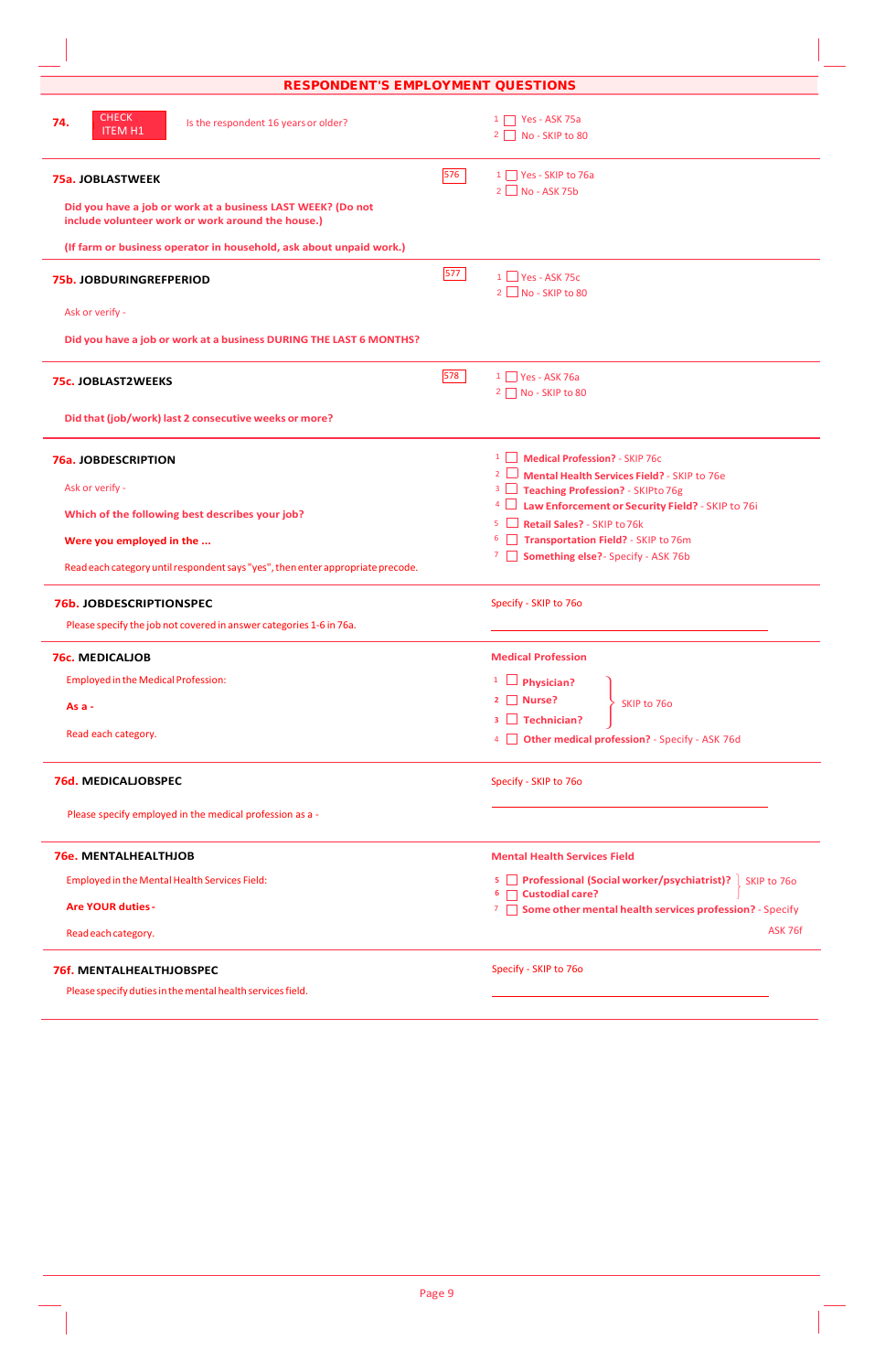| <b>RESPONDENT'S EMPLOYMENT QUESTIONS</b>                                                                                              |     |                                                                                                                                      |
|---------------------------------------------------------------------------------------------------------------------------------------|-----|--------------------------------------------------------------------------------------------------------------------------------------|
| <b>76g. TEACHINGJOB</b>                                                                                                               |     | <b>Teaching Profession</b>                                                                                                           |
| <b>Employed in the Teaching Profession:</b>                                                                                           |     | Preschool?<br>8<br><b>Elementary school?</b><br>9                                                                                    |
| Were you employed in a -                                                                                                              |     | Junior high or middleschool?<br>10<br><b>High school?</b>                                                                            |
| Read each category.                                                                                                                   |     | $11$    <br>- SKIP to 760<br><b>College or university?</b><br>12                                                                     |
|                                                                                                                                       |     | <b>Technical or industrial school?</b><br>13 <sup>7</sup><br><b>Special education facility?</b><br>14                                |
|                                                                                                                                       |     | Other teaching profession? - Specify - ASK76h<br>15                                                                                  |
| <b>76h. TEACHINGJOBSPEC</b>                                                                                                           |     | Specify - SKIP to 760                                                                                                                |
| Please specify employed in the teaching profession as a -                                                                             |     |                                                                                                                                      |
| <b>76i. LAWENFORCEJOB</b>                                                                                                             |     | <b>Law Enforcement or Security Field</b>                                                                                             |
| Employed in the Law Enforcement or Security Field:                                                                                    |     | Law enforcement officer?<br>16<br>$\Box$ Prison or jail guard?<br>- SKIP to 76o<br>17                                                |
| Were you employed as a -                                                                                                              |     | <b>Security guard?</b><br>18<br>Law enforcement profession? - Specify - ASK 76j<br>19                                                |
| Read each category.                                                                                                                   |     |                                                                                                                                      |
| 76j. LAWENFORCEJOBSPEC                                                                                                                |     | Specify - SKIP to 760                                                                                                                |
| Please specify employed in the law enforcement or security field as a -                                                               |     |                                                                                                                                      |
| <b>76k. RETAILSALESJOB</b>                                                                                                            |     | <b>Retail Sales -</b>                                                                                                                |
| <b>Employed in Retail Sales:</b>                                                                                                      |     | <b>Convenience or liquor store clerk?</b><br>20<br><b>Gas station attendant?</b><br>21<br>- SKIP to 760                              |
| Were you employed as a-                                                                                                               |     | <b>Bartender?</b><br>22<br>Other retail sales profession? - Specify - ASK 76I<br>23                                                  |
| Read each category.                                                                                                                   |     |                                                                                                                                      |
| <b>76I. RETAILSALESJOBSPEC</b>                                                                                                        |     | Specify - SKIP to 760                                                                                                                |
| Please specify employed in retail sales as a -                                                                                        |     |                                                                                                                                      |
| <b>76m. TRANSPORTJOB</b>                                                                                                              |     | <b>Transportation Field -</b>                                                                                                        |
| <b>Employed in the Transportation Field:</b>                                                                                          |     | <b>Bus driver?</b><br>24<br>$\mathbf{1}$<br>- SKIP to 76o<br><b>Taxicab driver?</b><br>25                                            |
| Were you employed as a-                                                                                                               |     | Other transportation Field profession? - Specify - ASK 76n<br>26                                                                     |
| Read each category.                                                                                                                   |     |                                                                                                                                      |
| 76n. TRANSPORTJOBSPEC                                                                                                                 |     | <b>Specify</b>                                                                                                                       |
| Please specify employed in the transportation field as a -                                                                            |     |                                                                                                                                      |
| <b>CHECK</b><br><b>760.</b><br><b>ITEM H2</b>                                                                                         | 579 |                                                                                                                                      |
| If 76a equals 7, enter 27 here., otherwise enter the number of the<br>employment code entered in item 76c, 76e, 76g, 76i 76k, or 76m. |     |                                                                                                                                      |
| 77. EMPLOYERTYPECURRENT                                                                                                               | 580 | A private company, business, or<br>$\mathbf{1}$<br>individual for wages?                                                             |
| Ask or verify -                                                                                                                       |     | If $760 = 22$<br>The Federal government?<br>$\overline{2}$<br>SKIP to 79,<br>A State, county, or local government?<br>$\overline{3}$ |
| Is your job with -                                                                                                                    |     | Else ASK78.<br>Yourself (Self-employed) in your own<br>$\overline{4}$<br>business, professional practice, or farm?                   |
| Read each category.                                                                                                                   |     |                                                                                                                                      |
| <b>78. COLLEGEEMPLOYER</b>                                                                                                            | 581 | Yes                                                                                                                                  |
| Are you employed by a college or university?                                                                                          |     | $\overline{2}$<br><b>No</b>                                                                                                          |
| 79. CURRENTJOBMSATYPE                                                                                                                 | 582 | A city?<br>$\mathbf{1}$                                                                                                              |
|                                                                                                                                       |     | $\overline{2}$<br><b>Suburban area?</b>                                                                                              |